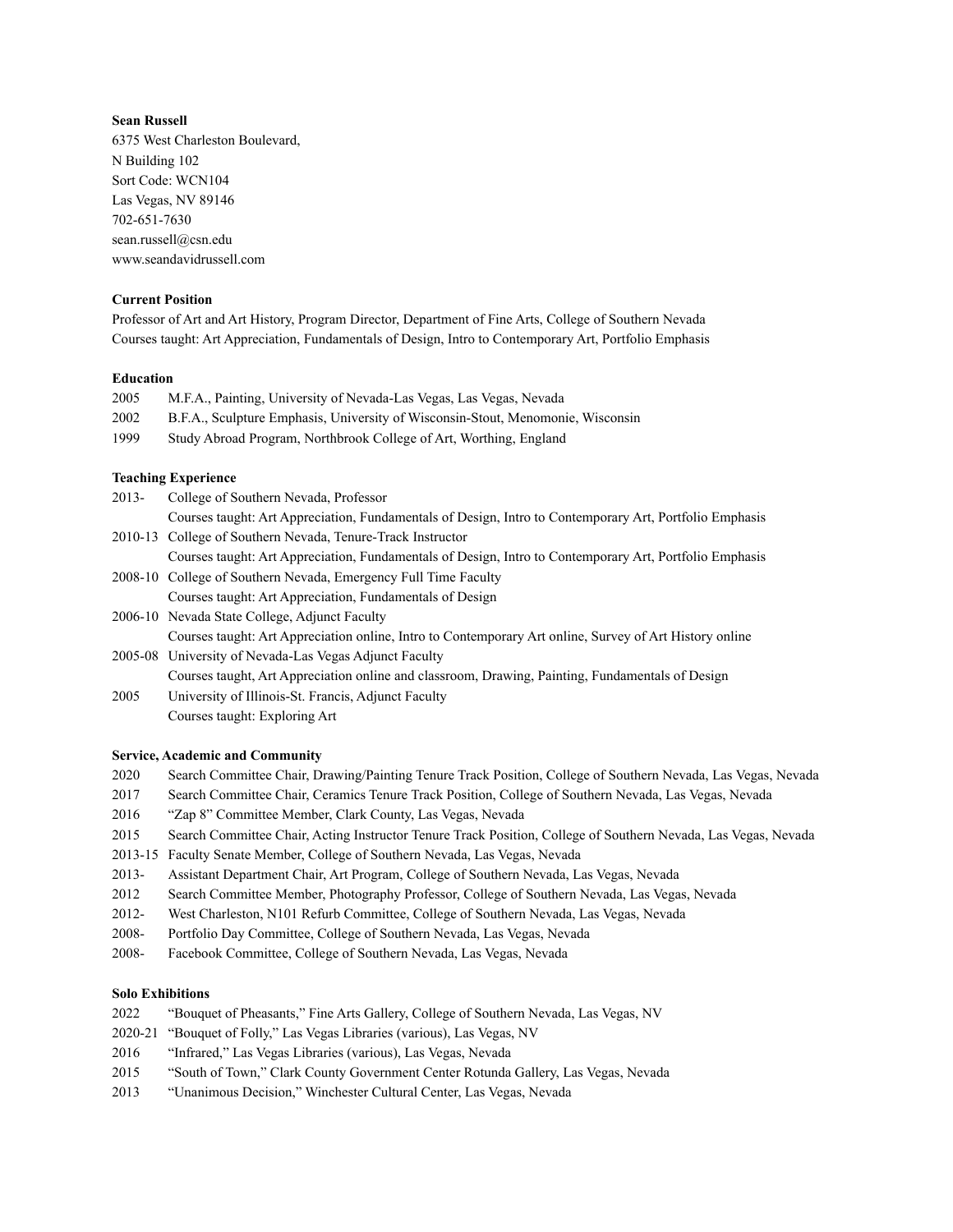- "Catastrophic Success," CSN Artspace Gallery, Las Vegas, Nevada
- "Roadmap to Withdrawal," Winchester Cultural Center, Las Vegas, Nevada
- "REAL MEN HANG HERE," Jesse Metcalf Gallery, University of Nevada-Las Vegas
- "A R M A D A," Donna Beam Gallery, University of Nevada-Las Vegas
- "Holding Pattern," Grant Hall Gallery, University of Nevada-Las Vegas

#### **Selected Group Exhibitions**

- "Some Pigeons I Know," Artspace Gallery, College of Southern Nevada, Las Vegas, NV
- "Southwest-Scapes," Charleston Heights Art Center, Las Vegas, NV
- "Level Up Galleries," College of Southern Nevada, Las Vegas, NV
- "Chinese Heritage: Year of the Tiger," Mayor's Gallery, 5th Street School, Las Vegas, NV
- "American Roulette," Core Contemporary, Las Vegas, NV
- "Skull 5th Biennial Exhibition," Sahara West Library, Las Vegas, NV
- "Randomly Mutual," Chamber Gallery, Las Vegas, NV
- "Chinese Heritage: Year of the Ox," Mayor's Gallery, 5th Street School, Las Vegas, NV
- "Public Employees Art Exhibition," Chamber Gallery, Las Vegas, NV
- "Paper Works," Donna Beam Gallery, University of Nevada-Las Vegas, Las Vegas, NV
- "Chinese Heritage: Year of the Rat," Mayor's Gallery, 5th Street School, Las Vegas, NV
- "Public Employees Art Exhibition," Chamber Gallery, Las Vegas, NV
- "Bullfrog Biennial," Red Barn Art Center, Beatty, NV
- "Year of the Pig," Mayor's Gallery, 5th Street School, Las Vegas, NV
- "Untold Stories," Nevada State College, Henderson, NV
- "Public Employees Art Exhibition," Chamber Gallery, Las Vegas, NV
- "Plural," Marjorie Barrick Museum, University of Nevada-Las Vegas, Las Vegas, Nevada
- "Lucky To Be Alive," Winchester Cultural Center Gallery, Las Vegas, Nevada
- "Chinese Heritage: Year of the Dog," Mayor's Gallery, 5th Street School, Las Vegas, Nevada
- "Nevada Crossroads," Nevada Humanities Gallery, Las Vegas, Nevada
- "Skull 4th Biennial Exhibition," Sahara West Library, Las Vegas, Nevada
- "Menagerie," City Hall Gallery, Las Vegas, Nevada
- "Taste," Contemporary Arts Center, Las Vegas, Nevada
- "2015 Artist In Residence Exhibition," Red Rock Canyon Visitor Center, Las Vegas, Nevada
- "Skull 3rd Biennial Exhibition," Donna Beam Gallery, University of Nevada-Las Vegas
- "CSN Art & Art History Faculty Exhibition," CSN Artspace Gallery, Las Vegas, Nevada
- "Duality," CSN Fine Arts Gallery, Las Vegas, Nevada
- "Exquisite Corpse," Contemporary Arts Center, Las Vegas, Nevada
- "Skull," CSN Fine Arts Gallery, Las Vegas, Nevada
- "Lust to Dust," Fallon, Nevada
- "Year of the Snake," Mayors Gallery, 5th Street School, Las Vegas, Nevada
- "Lust to Dust," Photo Bang Bang, Las Vegas, Nevada
- "Lust to Dust," College of Southern Nevada, Las Vegas, Nevada
- "Kaleidoscope: Visual Inspirations," Springs Preserve, Las Vegas, Nevada
- "Skull: Life and Death in Las Vegas," Blackbird Studios, Las Vegas, Nevada
- 2010 "The Art of Conflict," Tarnish & Gold, Minneapolis, Minnesota
- "Love Lost Found," Sheppard Fine Art Gallery, University of Nevada-Reno
- "The Dobermen MC," CSN Fine Arts Gallery, Las Vegas, Nevada
- "Stop and Glow," Contemporary Arts Collective, Las Vegas, Nevada
- "Stop and Glow," Trifecta Gallery, Las Vegas, Nevada
- "Valentines Auction," Sheppard Gallery of Fine Arts, Reno, Nevada
- "Adjunct Faculty Show," Bridge Gallery, Las Vegas, Nevada
- "Ofrendas de Imagenes: Images of Days of the Dead," Bridge Gallery, Las Vegas, Nevada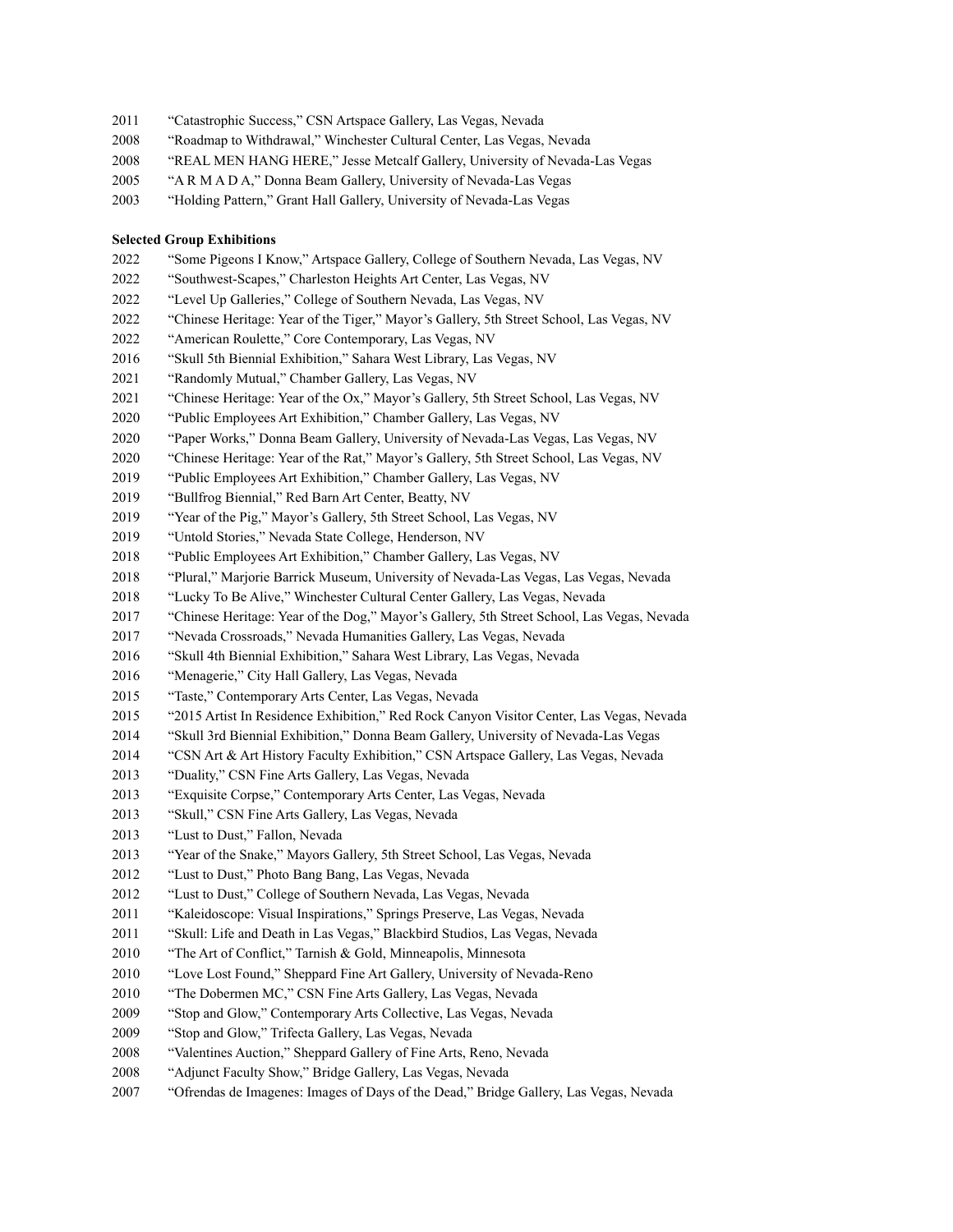- "Snap to Grid," Los Angeles Center for Digital Art, Los Angeles, California
- "OCCUPIED SPACE," East Las Vegas Government Center, Las Vegas, Nevada
- "Water St Artists Group Exhibition," City Hall, Henderson, Nevada
- "LVSK8 Deuce Hand painted Skateboard show," MTZC Gallery, Las Vegas, Nevada
- "Recent Work," A6 Gallery, Henderson, Nevada
- "Michael Ogilvie and Sean Russell," Sheppard Gallery of Fine Arts, Reno, Nevada
- "Opening Show," A6 Gallery, Henderson, Nevada
- "One Night Stand," The Artisan Hotel, Las Vegas, Nevada
- "The Nevada Triennial," Nevada Museum of Art, Reno, Nevada
- "LVSK8," Grant Hall Gallery, University of Nevada-Las Vegas
- "Alumni Show," Donna Beam Fine Art Gallery, University of Nevada-Las Vegas
- "The Enemy Show," Dust Gallery, Las Vegas, Nevada
- "Annual Art Auction," Contemporary Arts Collective, Las Vegas, Nevada

#### **Public Art Projects**

- "Bouquet of Fission," City Hall, Las Vegas, NV
- "Zap 9," Lone Mountain Equestrian Park, Las Vegas, Nevada
- "Zap 7," Maryland and Russell, Las Vegas, Nevada
- "Rivalis," New City Hall, Las Vegas, Nevada
- "Stop and Glow," City of Las Vegas/Regional Transportation Committee
- "THE BIG V," Las Vegas Centennial Mural in FDH Building, UNLV

#### **Awards**

- Joan Mitchell Foundation Painters and Sculptors Grant Program, \$25,000, Nationwide
- G.R.E.A.T. Grant, UNLV, \$3,300
- Marjorie Laird Scholarship, UNLV, \$1,750

## **Collections**

Marjorie Barrick Museum, Las Vegas, NV Nevada State College, Henderson, NV The Staenberg Group, St. Louis, MO

# **Visiting Artist Lectures**

University of Nevada-Reno, October 5th

#### **Publications**

Co-publisher of *Drunk, A Comic About Bar Stories,* Self Published

#### **Bibliography**

- Jenessa Kenway, "South of Town Takes Aim at Accidental Violence," Vegas Seven, August 19th
- F. Andrew Taylor, "High-velocity lead is artist's new medium," Review Journal, August 10th
- Dawn-Michelle Baude, "Commentary of Chance and Destruction," Las Vegas Weekly, August 5th
- Scott Dickensheets, "Bang, bang, art, art," Desert Companion, July 16th
- Kristen Peterson, "Depicting Death," Las Vegas Weekly, December 10th
- Steve Bornfeld, "Hallmarks of Hall Art," Vegas Seven, March 12th
- Scott Dickensheets, "Where's your head at?", Las Vegas City Life, March 24th
- Kristen Peterson, "Nevada's Worst Governor", Las Vegas Weekly, July 22nd
- Brad Bynum, "Funny Valentine", Reno News and Review, February 8th
- Kristen Peterson, "Motorcycle club takes on art world", Las Vegas Weekly, January 13th
- Kristen Peterson "People in the Arts", Las Vegas Sun, Nov 17th